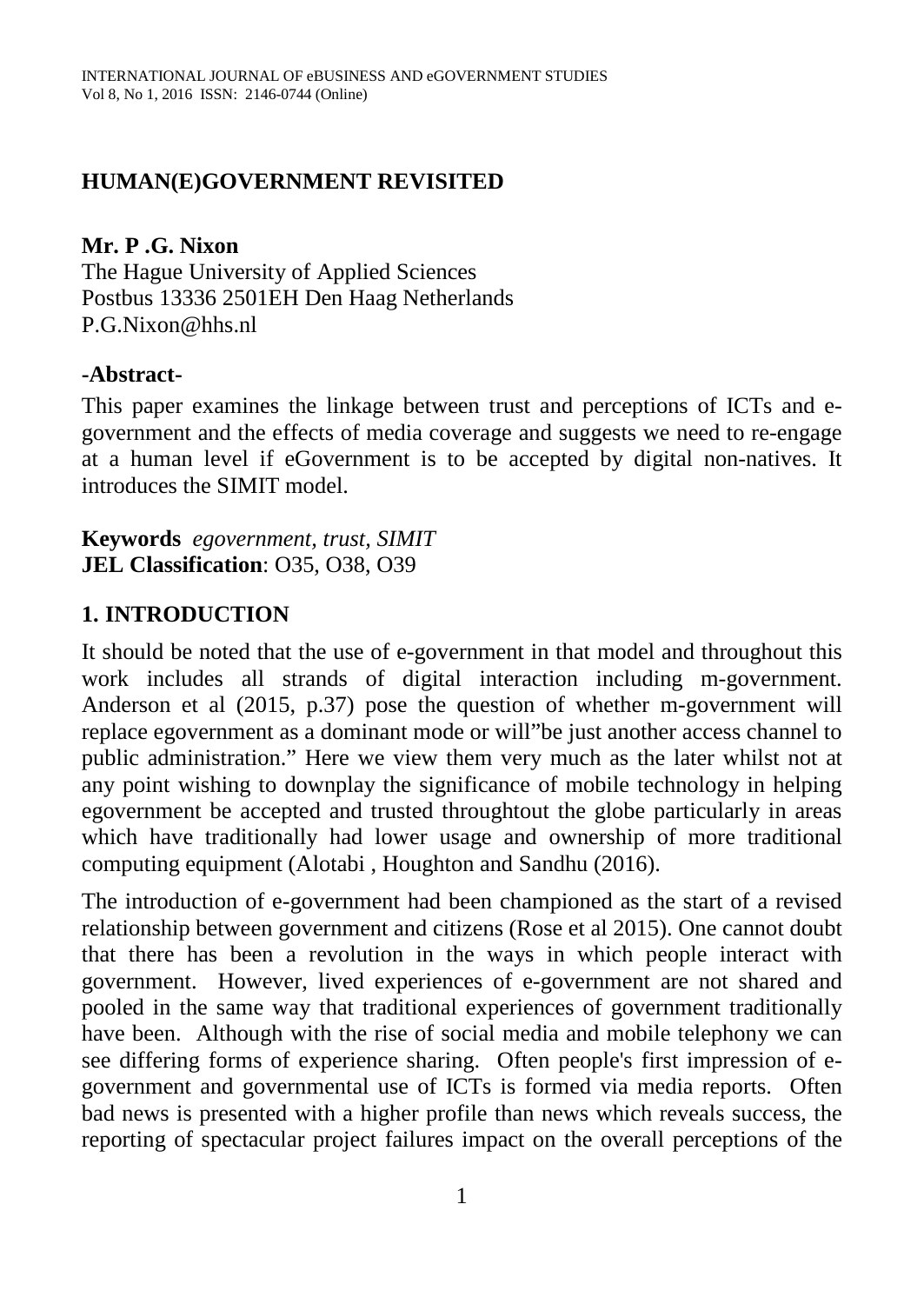average citizen though as Nixon noted one might argue that the relative lack of stories on e-government is a silent testimony to its success (Nixon 2010), a situation that pervades to this day.

Mansbridge (1997) argued that citizens' expectations of governments have risen as perceptions of trust in politicians have declined. Baldassare (2000) posits that politicians and government are no longer seen by citizens to have answers (if they ever did) to problems which in turn taint perceptions of government and thus creates a more citizenry which is much more critical of government in general and as Norris et al (2001:113) comment "there is widespread concern that the public has lost faith in the performance of the core institutions of representative government". This has been evidenced by the rise of populist parties in many European countries. One can also see evidence of citizen distrust in the 2016 nonbinding but influential referenda carried out in the UK and the Netherlands. The Netherlands referendum relating to the signing of A EU – Ukraine Association Agreement was instigated by a citizens' petition which forced the government to hold a referendum on the issue and the objectors narrowly won the referendum, delivering a blow to the Rutte government. The UK referendum which gave the choice to remain or leave the EU, which is commonly referred to as 'Brexit', concerning EU membership can be seen as not just a comment upon the European integration process but on the political class in general as the public rejected the overwhelming level of pro remain propaganda.

Indeed Tolbert and Mossberger (2006) noted that trust can be affected by events or policies impacting upon the stability of a political system. Whilst Al-Omari and Al-Omari (2006) argue that: e-government through streamlining processes, particularly in relation financial processes can regain some notion of governmental competence and thus help to improve trust relationships.

Shapiro (1999) argues that changing expectations of information availability where citizens expect and increasingly demand access to information that may have previously been the sole domain of public officials is leading to contestation as Türksel (2001) has shown. Rainey (1997) cited in Welch et al (2005) observed the public does not have 100% perfect information and can be biased in their analysis of government performance. Governments need to overcome this.

There would however seem to be a distinct schism between two, not necessarily always mutually exclusive, notions of what e-government could and or perhaps should be about. One the one hand you have the notion of the internet being used within e-government as an information exchange, most normally top down but also requesting or, demanding information online; on the other you have the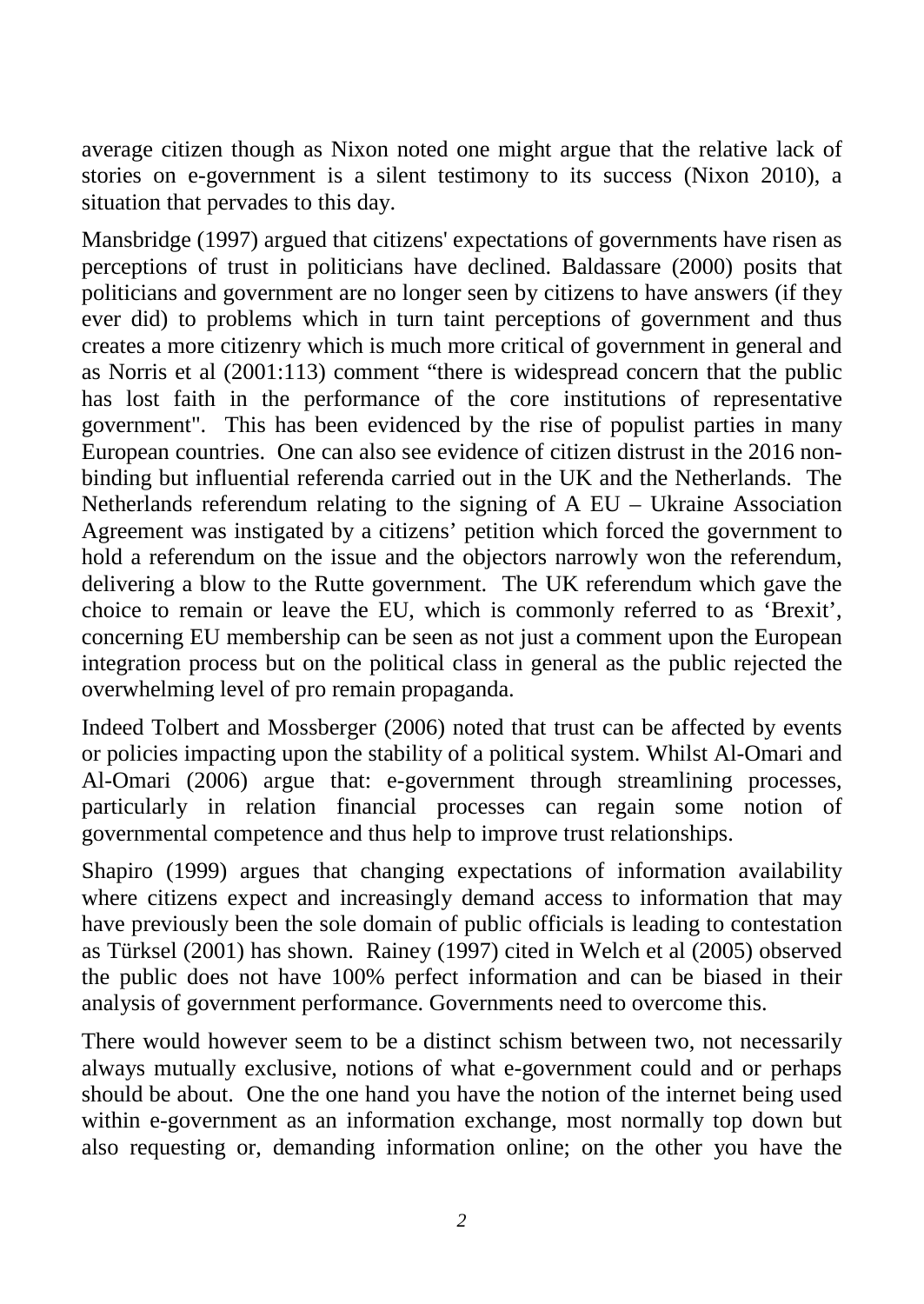notion of the internet facilitating a different type of government citizen relationship with increased two way dialogue, discussion and to some extent, in the most extreme of readings, a re-distribution of power from government to individual citizens.

# **2. MODELS, METAPHORS AND MOMENTUM**

One way in which organisations have sought to simplify egovernment advances (though of course such simplification has its downsides) and at the same time to create a type of brand identity to aid the momentum of acceptance and adoption is through the use of models and metaphors which usually have an acronym as an identifier. Examples of such are SMART in S.Korea, Azerbaijan's ASAN (which stands for Azerbaijan Service and Assessment Network and asan also means 'easy' in Azerbijani , Turkey's ETKİN which is 'efficient' in Turkish ("Integrated (Entegre), Technological (Teknolojik), Participatory (Katılımcı), Innovative (İnovatif) and Qualified (Nitelikli)) in Turkey.

This paper builds upon some of the author's earlier work (e.g. Nixon 2010, 2011) and includes references to a model of 'e-government  $=$  SIMIT' (Nixon 2011) SIMIT uses the analogy of e-government being a Simit, an extremely popular and instantly recognizable type of Turkish bread, venerated by middle and working class Turks. The model differs from others in that the acronym is used to indicate more than one idea and a series of concepts to explain differing characteristics of e-government. For instance we can see a that *S*tate *I*s *M*arketising *I*ts *T*asks (ibid) through a hollowing out of its services, transferring services to other providers and stepping back from its role a sole service provider (Jessop 2002). At the same time the *S*tate *I*s *M*odernising *I*nternet *T*echnologies (ibid) and providing frameworks for the information society, a key component of which is the governmental sphere.

# **3. e-GOVERNMENT AND THE EU**

The rhetoric around e-government has often been a buoyant one (World Economic Forum 2008) though as there are still challenges to be met. Evidence from the OECD (2003) appears to support this view and e-government was seen by many (e.g. Tapscott 1997: Clift 2000) as a potential way of re-forging the bond between citizens and governments. The European Union's approach can be characterised one in which digital technologies are an integrated part of governments' modernisation strategies. They have the potential to engender further economic and social benefits and the digital transformation of government is a vital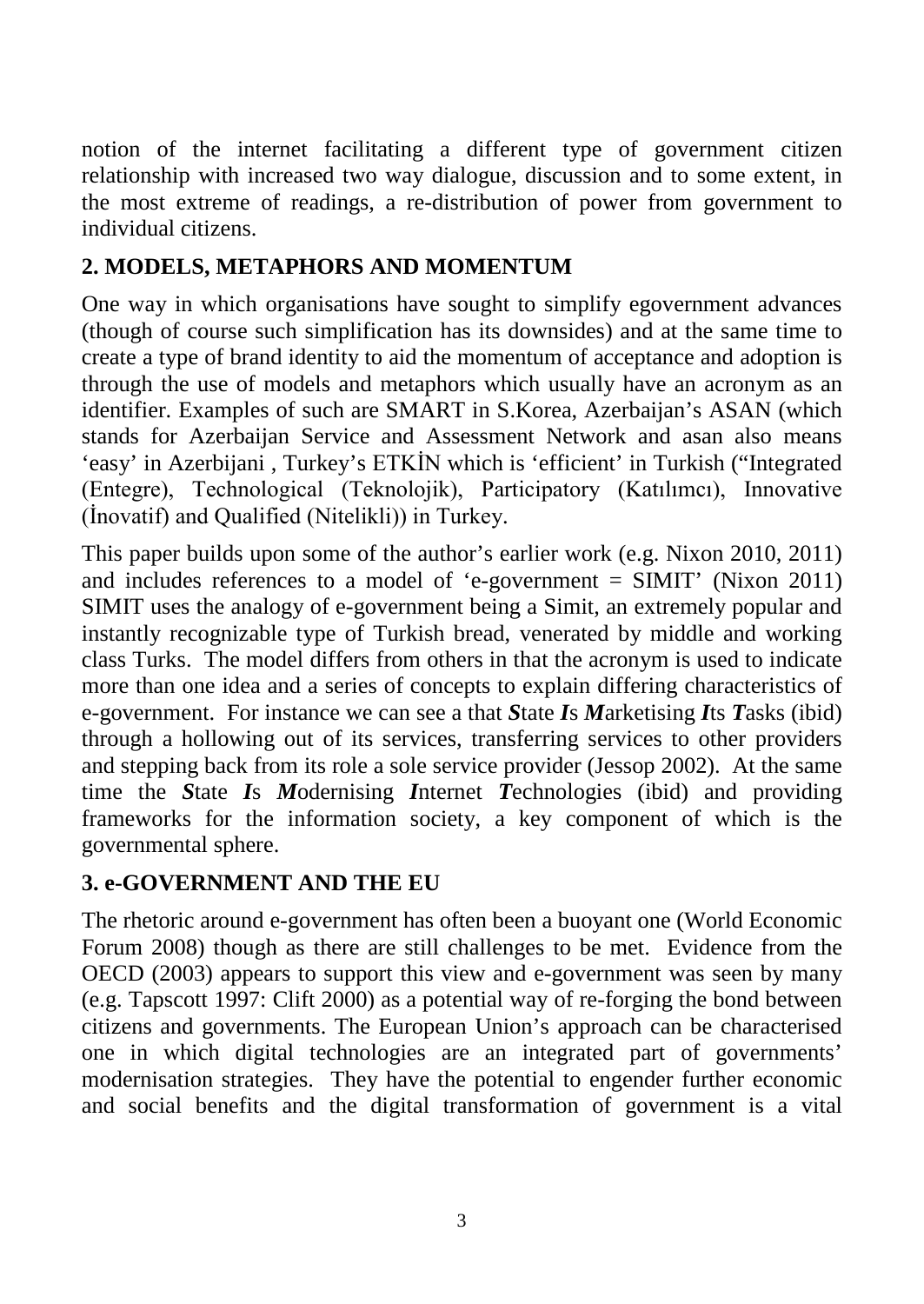component on the road to a successful Single Market. Let us briefly examine the EU's efforts to achieve this.

The EU set out 5 pillars though with the benefit of hindsight one can see that further developments were under tighter fiscal scrutiny given the economic downturn that took place.

• *No citizen left behind***:** The Commission will work with Member States to make sure that by 2010 all citizens will have access to a wide range of technologies such as Digital TV, PCs and mobile phones.

• *Raising efficiency***:** Governments account for 45% of EU GDP, which has to be paid from taxes. Under the Action Plan, the Commission and the Member States will put in place a framework for benchmarking the impact of e-government in order get this process on track.

• *Implementing e-Procurement***:** Government procurement represents 15% of GDP or about €1.500 billion a year. The Member States have committed to achieving 100% availability and at least 50% take-up of procurement online by 2010, with an estimated annual saving of  $\epsilon$ 40billion.

• *Safe access to services EU wide***:** EU governments have agreed to facilitate this process by establishing secure systems for mutual recognition of national electronic identities for public administration websites and services. The Action Plan foresees a full implementation by 2010.

• *Strengthening participation and democratic decision-making***:** 65% of respondents to the Commission's public consultation on e-government said that eDemocracy can help reduce Europe's democratic deficit. The Action Plan proposes to support experiments in the use of ICT for more effective public participation in policy making. (EU 2005)

However as the Austrian Presidency of the EU noted at the time:

"We could face a potentially embarrassing irony: that we erect electronic barriers to the exercise of those EU-wide freedoms of movement because of an exclusively national focus of our e-government strategies, and this, precisely in the one domain -Cyberspace- that knows no natural borders!" (Austrian Federal Chancellery, 2006) The creation of the Digital Single Market is designed to alleviate this potential stumbling block

The European Commission's eGovernment Action Plan 2011-2015 (EU Commision 2010) included four political priorities designed to facilitate the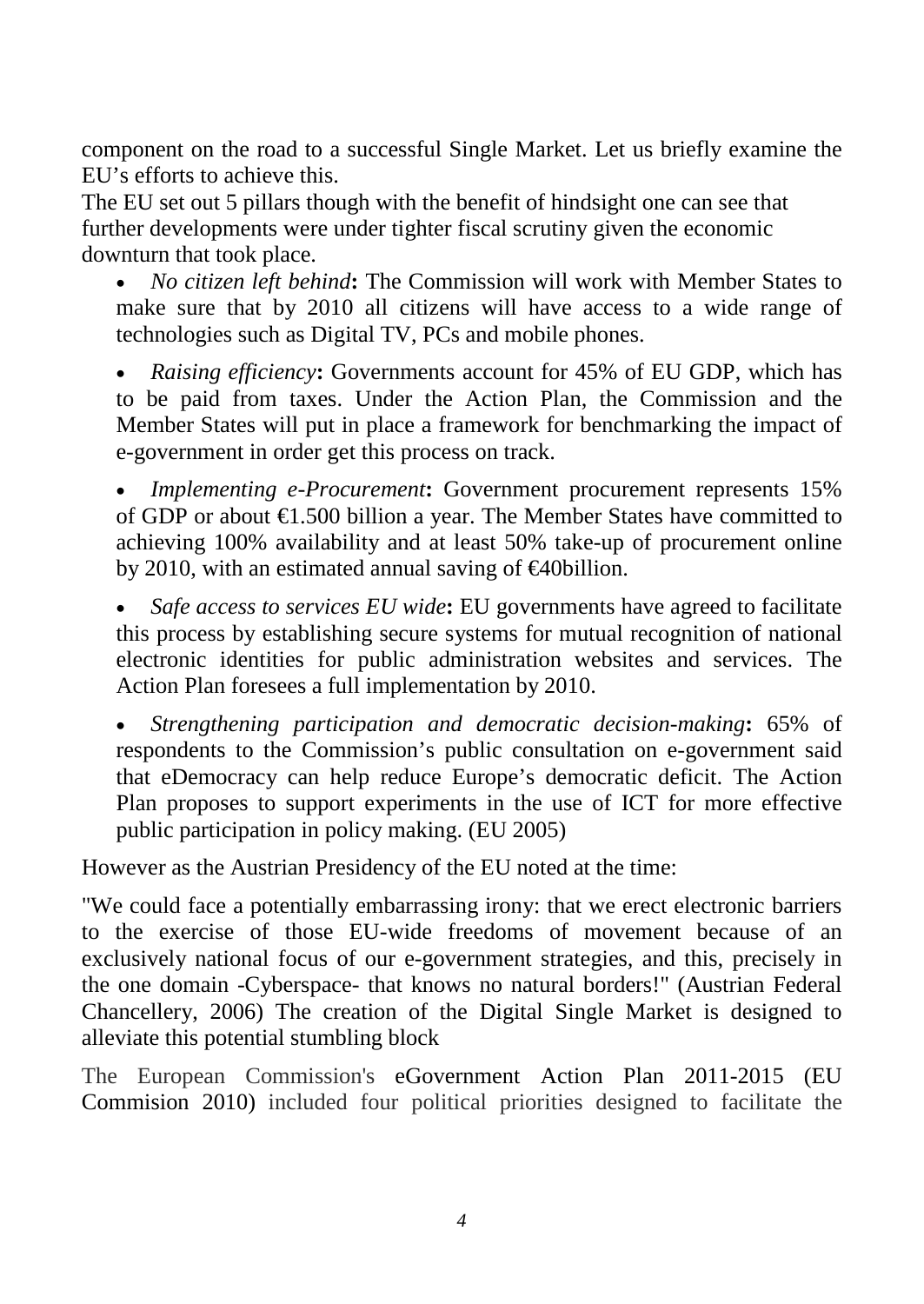development of cross-border eGovernment services for citizens and businesses regardless of their country of origin, based upon the Malmo Declaration:

- Empower citizens and businesses
- Reinforce mobility in the Single Market
- Enable efficiency and effectiveness
- Create necessary key enablers and pre-conditions to make things happen

The Commission's own evaluation showed that the plan enabled the development of eGovernment at the EU and Member State levels. It allowed the exchange of best practices and the interoperability of solutions between Member States. However, it acknowledged that there was still much scope for improvement in terms of providing seamless EU-wide digital services to citizens and businesses.

The subsequent plan for 2016-2020 which was produced after an extensive consultation process pstulates that the EU aims:

- •to modernise public administration,
- •to achieve the digital internal market, and
- •to engage more with citizens and businesses to deliver high quality services.

The Action Plan will be supported via coordination and collaboration at European Union level. Member States and the Commission will jointly attempt to ensure that the availability and usage of eGovernment services can be increased. They see this, as resulting in faster, cheaper and more user-oriented digital public services. Member States would pursue their own strategies and activities, following a number of principles that any forthcoming initiatives should encompass. They are:

• Digital by Default: public administrations should deliver services as the preferred option (while still keeping other channels open for those who are disconnected by choice or necessity). Those public services should be delivered through a single contact point or a one-stop-shop and via different channels.

• Once only principle: public administrations should ensure that citizens and businesses supply the same information only once to a public administration. Public administration offices take action if permitted to internally re-use this data, in due respect of data protection rules, so that no additional burden falls on citizens and businesses.

Inclusiveness and accessibility: public administrations should design digital public services that are inclusive.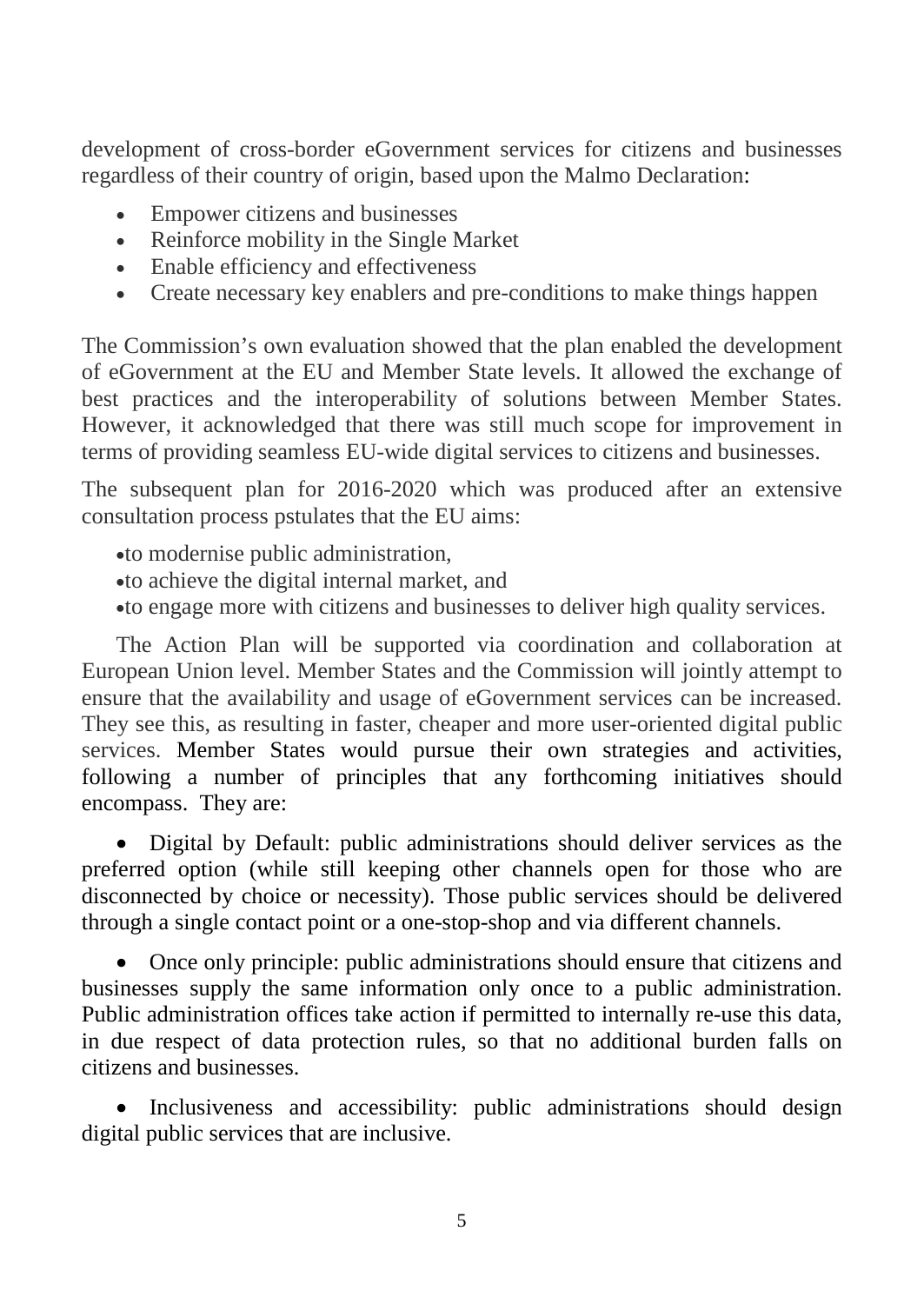• Openness & transparency: public administrations should share information and data between themselves and enable citizens and businesses to access control and correct their own data; enable users to monitor administrative processes that involve them; engage with and open up to stakeholders (such as businesses, researchers and non-profit organisations) in the design and delivery of services.

• Cross-border by default: public administrations should make relevant digital public services available across borders and prevent further fragmentation to arise, thereby facilitating mobility within the Single Market.

• Interoperability by default: public services should be designed to work seamlessly across the Single Market and across organisational silos, relying on the free movement of data and digital services in the European Union.

• Trustworthiness & Security: All initiatives should go beyond the mere compliance with the legal framework on personal data protection and privacy, and IT security, by integrating those elements in the design phase. These are important pre-conditions for increasing trust in and take-up of digital services. (European Commision 2015)

Thus we can see significant technical efforts to ensure successful implementation of e-government services on a pan EU level. One of the intial worries about eGovernment was that *Success I*s *M*easured *I*n *T*rust (Nixon 2011) There can be no doubt that the intial unease related to online engagement is vanishing and one can expect that future generations who have known nothing other than an information society will not question it as a form of government interaction.

### **4. THE CITIZEN AND TRUST**

How does the citizen fare in terms of involvement with eGovernment? Little has changed from initial perceptions of need and requirements for success. Kolsaker and Lee-Kelley (2007) argued a successful e-government system must be citizen centric, from the design stage onwards, if it is to win trust and acceptance from its citizens based upon their needs Though as Bertot and Jaeger (2008) note this implies that the government knows what users want. Is there enough effort put into involving the public at the design stage? e-government is portrayed as attractive, modern and almost inevitable and people are blithely expected to be excited by its potential. What was once possible only in the minds of science fiction writers has now reshaped our lives aiding wealth creation stimulating intellectual development and redefining our leisure and lifestyle (Nixon, 2010). It is also important to note that such trust varies depending on the cultural setting in which e government is applied. (Navarrete, 2010).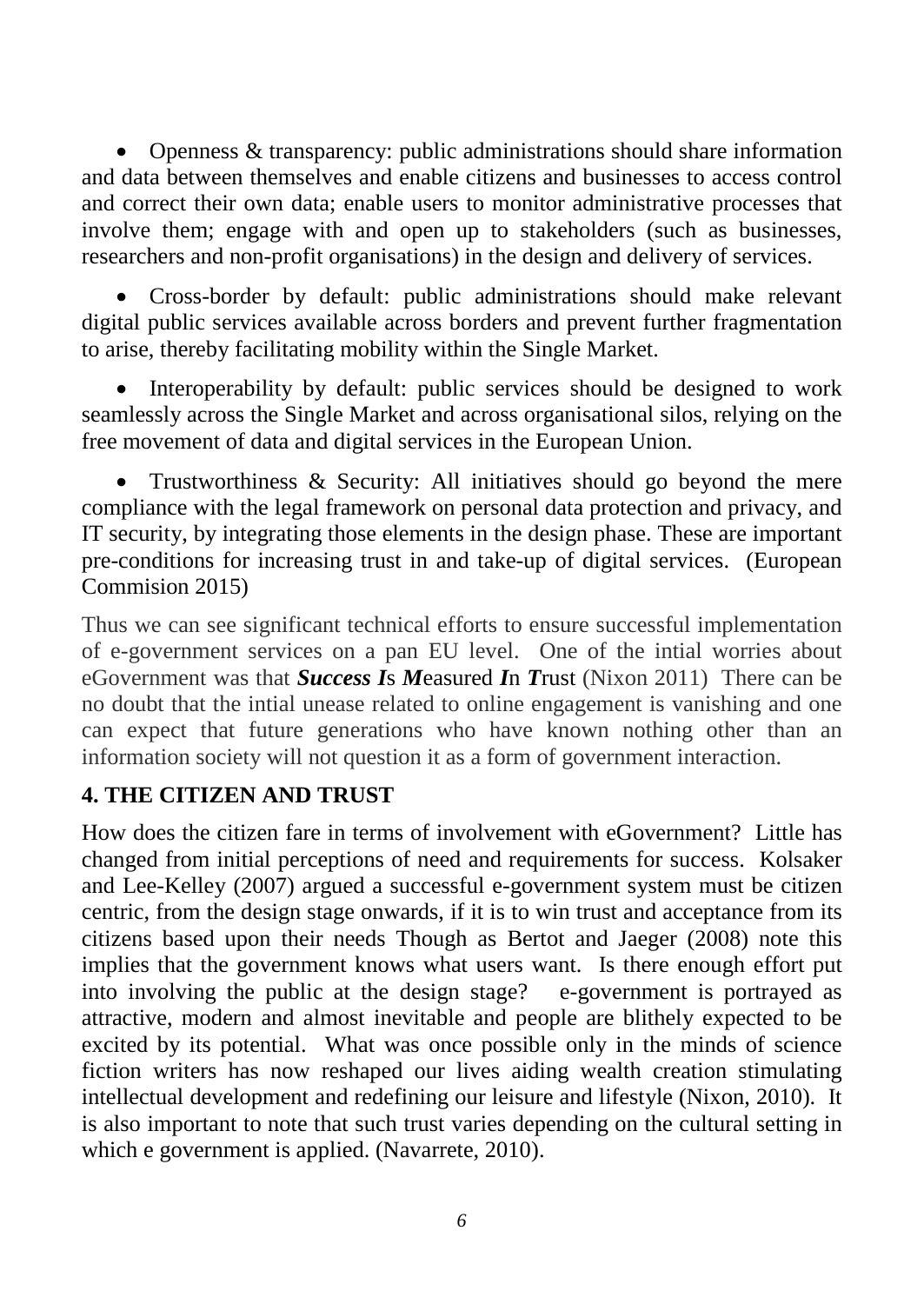As development has moved apace we have identified the existence of an information underclass, 'the information poor', excluded from reaping the benefits of such developments by a lack of skills. McNeal and Hale (2007) suggest that whilst some people are empowered through e-government communication channels, they can magnify existing inequalities. In their US based study they highlighted the lack of language and literacy skills, though similar problems exist in Europe particularly in areas of high ethnic minority density and in the countries experiencing high levels of incoming population movement with the EU 27.

EICTA (2005) also recognised the vital nature of trust in citizen/government relationships. As a response to the EU's i2010 proposals, they put forward guidelines for building trust and acceptance [in e-government] for citizens and business:

• Demonstrate that e-government solutions bring real benefits to citizens and business, ensuring inclusion of all citizens and improving their quality of life;

- Provide trust in e-government solutions, focusing on concerns over accessibility , relevance effectiveness and respect for privacy;
- Seek public-private partnerships, from planning to implementation of the egovernment action plan; and
- Demonstrate that e-government contributes to increased citizen safety and security in Europe.

Clift (2004:7) puts trust and accountability at the top of his list of 7 goals "to connect to e-government efforts and practices." Clift's vision of an eDemocracy requires a working 'two way' system of e-government missing in many if not most e-government scenarios today. Why ? What barriers are there to a more interactive form of e-government? We can see the following:

The technology is still in its early stages of development and we can identify greater use of the technology as it becomes more diffuse and also more user friendly.

• Government organisations are still not totally structured to deal with high levels of interactivity. Whilst there is evidence of organisational restructuring that can be attributed to eGovernance those changes appear to be incremental in nature. Aldrich et al (2002) noted that systems are developed individually per department and thus lack the integration to enable more effective use.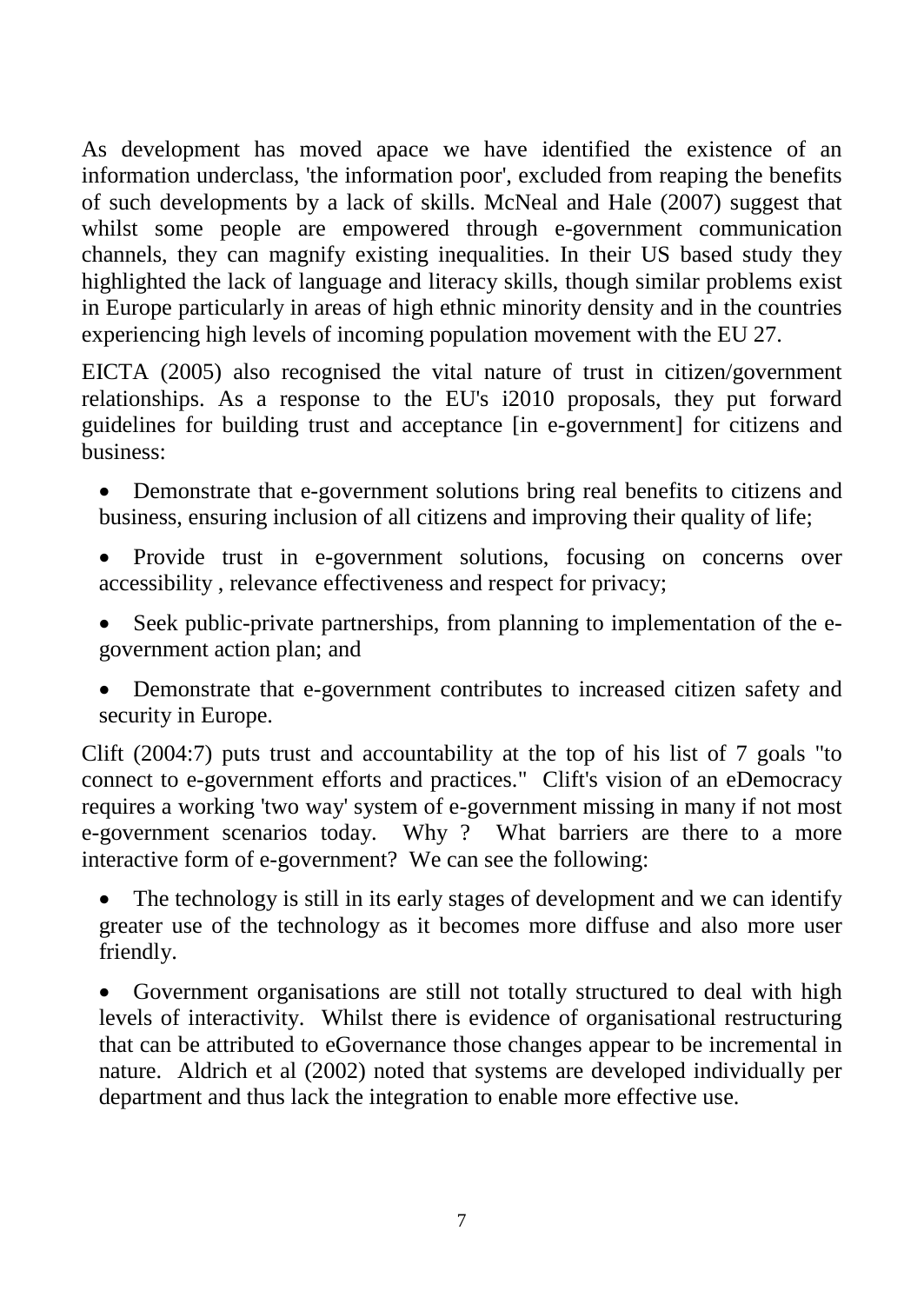• There is an element of institutional and bureaucratic control guarded by professionals and officials. Keeping citizens at arm's length enables officials to, at least in part, determine how they work, on what they work and when.

The burning desire for 'two way' e-government has yet to be fully established. Do citizens really want it? There is no discernible popular upsurge for participation that can be identified.

### **5. NOTIONS OF TRUST**

The notions of trust and risk are important concepts when considering perceptions of eGov. Societies, on any level, need trust in order to operate successfully (Putnam 1994, Colesca, 2015). Trust is needed not just in the technical capabilities but also in the systems and kit required to operationalise it and the organisation and the people responsible for it (Camp 2000)

The problem, of course, is that building trust is a very difficult concept to grapple with. Although they can be interrelated we also need to separate out notions of trust in government from trust in egovernment.(Horsburgh et al 2011) It is quite possible to have one without the other. Why do we trust? Is there a magic formula for trust, if so, how does ICT use impact upon this?

Thomas (1998) identified three types of trust:

• *Fiduciary* - where the relationships between citizen and bureaucrat are unequal and asymmetric. Based upon the work of early principal agent theorists such as Spence and Zeckhauser (1971), and Ross (1973). Welch et al (2005:376) observe that "full scale electronic routinisation that reduces discretion ...may work against fiduciary trust."

*Mutual* - relates to personal interaction between the agent and the citizen acting together can form mutual bonds of trust. This mutual trust of individuals can then also help to create fiduciary trust on behalf of the organisation. It can also lead to a strengthening of the third types of trust that Thomas identifies, *Social trust*

• *Social Trust* - a form of social capital that is created and maintained via numerous social interactions which in turn inform and influence individual transactions in a symbiotic and dynamic process. Thomas (1998) also saw social trust as supporting moral obligations inherent in fiduciary trust, as described above.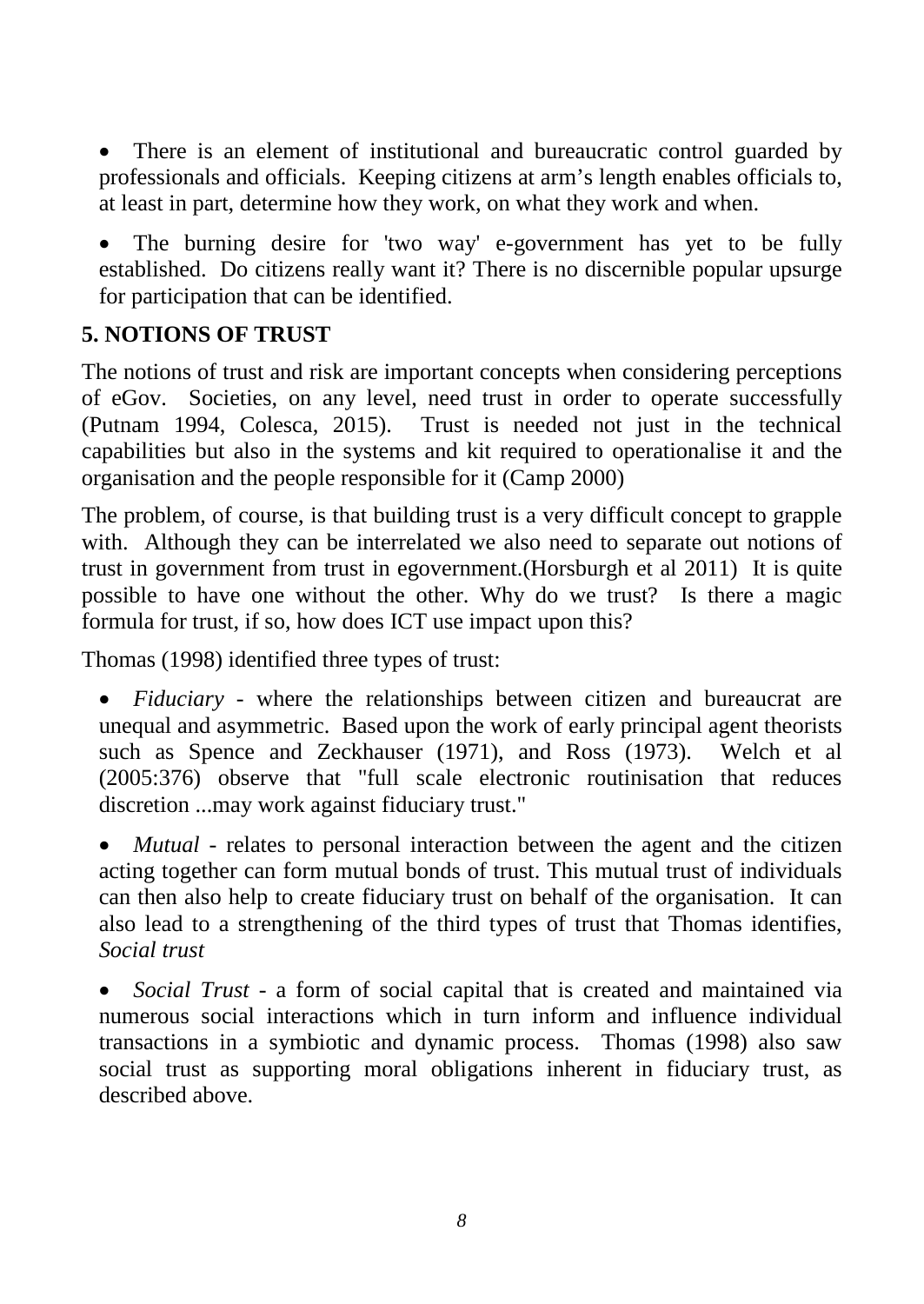Parent et al (2005:730) argue that "Individuals with a priori trust in government and correspondingly high levels of internal self-efficacy, will have these reinforced through electronic interaction with their governments. The reverse also holds: distrustful, low self efficacy individuals will not increase their trust irrespective of the medium of interaction." Shah et al (2001:491) note that "[u]sing the internet for exchange of information is associated with higher levels of interpersonal trust and civic participation."

Many people's experiences with the Internet relate to private sector commercial sites that have a great deal of money and time invested in their design, maintenance and are updated to take advantage of new developments in software and hardware. The customer of course, pays for this level of service in the end. Therein lies the problem for government agencies as the pressure on them is to reduce costs and not to re-invest any potential savings in further cutting edge technological solutions (Nixon 2007) or to engage in costly and time consuming dialogue with the people that they serve. So whilst expectations and demand levels are raised by the perceptions derived from experiences with commercial websites, the resources to be able to deliver such interfaces are constantly being driven down by the citizens' often contradictory wishes for small government and less government intervention.

The costs of building trust in e-government through a partnership of government and the governed could be viewed as an investment which may well bear fruit in relation to subsequent stages or operations which may defer the transaction costs borne by organisations in undertaking campaigns to re-build trust following failure or perceived failure in order to reassure doubters that Fukuyama (1995) argues are a type of hidden tax. However there can be little doubt that there are winners and losers in terms of e-government adopters and that investment and the benefits (or losses) that accrue from it are not always distributed equally allowing Nixon (2007) to assert that " [it] may be said to resemble a type of 'virtual klondyke', with some early adopters never fully recouping their investment whilst others strike it rich first time."

### **6. MINIMISING MISTRUST OF eGOVERNMENT**

Elaborating slightly on Weckert's (2005:105-8) four obstacles to online trust, one begins to see below the difficulties of easily creating acceptance and creating confidence and trust.

• Community Values- Shared positions and judgements are not always agreed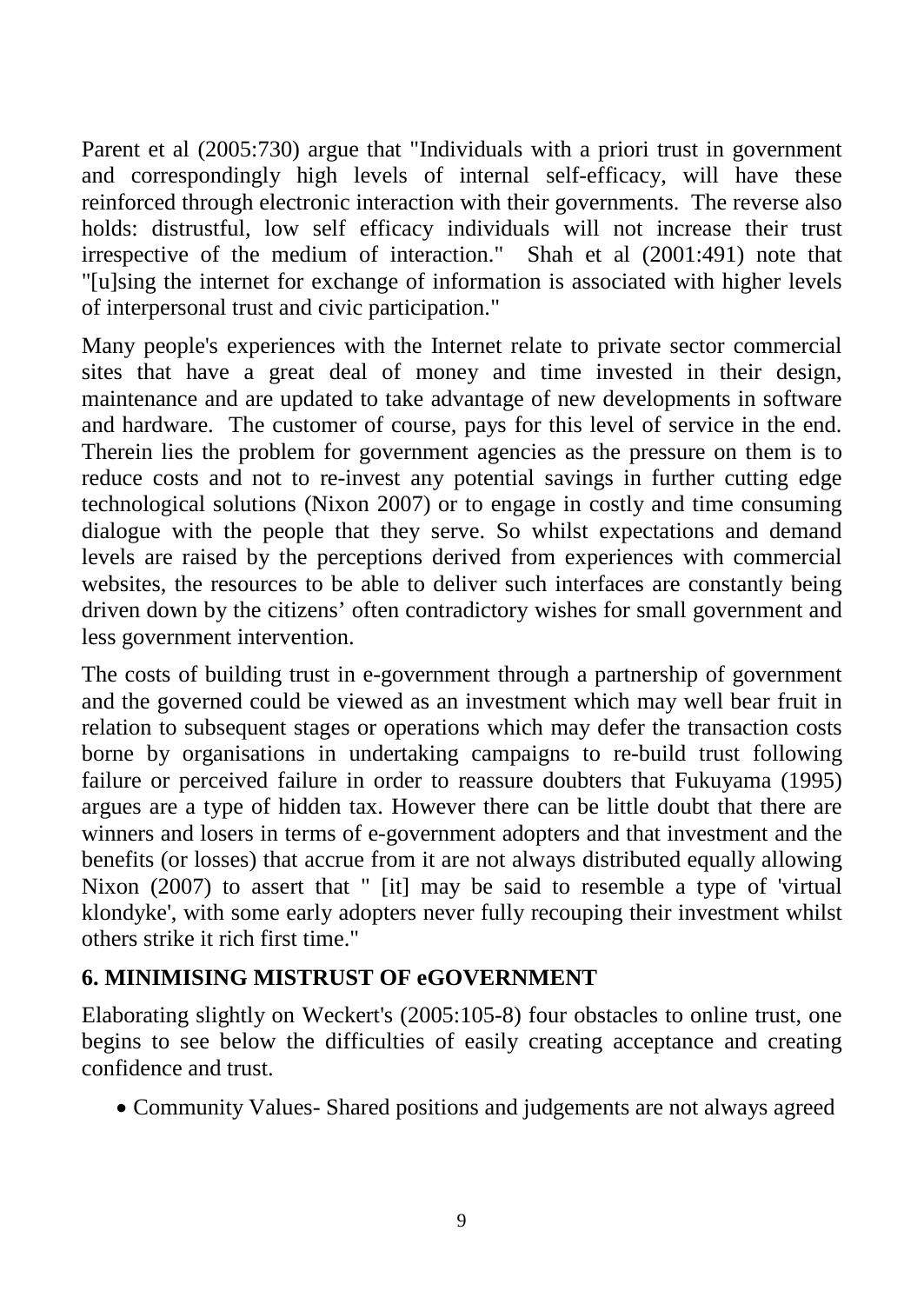• Internet Context and Roles- a lack of clarity about the limitations of our roles and possibilities of free action

- Disembodiment Lacking notions of identity and personality
- Security a fear that somehow we will be compromised by engaging in ICTs and thus e-government

Whilst there is no space here to extensively examine these four, they do perhaps demand brief further investigation. It is often difficult for governments to find agreements on shared values in this context. As with other political spaces and concepts the idea of the information society, in which e-government is grounded, is as Webster (1995) notes a contested one. Technology is not a panacea; but "a tool that can aid us in improving society but it does not of itself provide solutions to questions such as inequality, power, democracy and justice"(Nixon 2000) As Agre (2002) suggests the internet tends to re-affirm existing offline political power and beliefs. McKnight et al (2002) point out that the trust given to online services has some correlation to the trust given to the institution promoting that online service in its offline 'persona'. Often such institutions only present one side of an issue, with citizens being given the notion that only one view is correct or acceptable.(Jaeger 2005) This can stifle debate and imply that only one viewpoint is socially acceptable. This is where our, almost primeval, fear of and reticence towards unknown situations lead us to distrust and/or be uncomfortable in using unknown systems and techniques such as those operationalised in aspects of egovernment service provision.

Citizens want the same things from on and offline government in return for their trust. There needs to be both a transparency that engenders trust and privacy issues need to be resolved to the satisfaction of society at large. The fact that satisfactory levels of privacy would seem to differ from country to country and perhaps, across the generations, it would seem to be a fruitful area for future research. As the Austrian presidency of the EU concluded "A new privacy paradigm is required that reflects a realistic compromise between total privacy and total transparency." (Austrian Federal Chancellery 2006)

In the age of big data we can see that *S*ometimes *I*information *M*agnifies in value *I*f we work *T*ogether (Nixon 2011) but it also has perceived drawbacks in terms of security issues etc. Perhaps governments need to reassure people as to what data is held on them and to what use or uses this data is put. Most people are reasonably comfortable with data being used for the purpose for which they believe that they had given it particularly if they feel that they are getting something in return for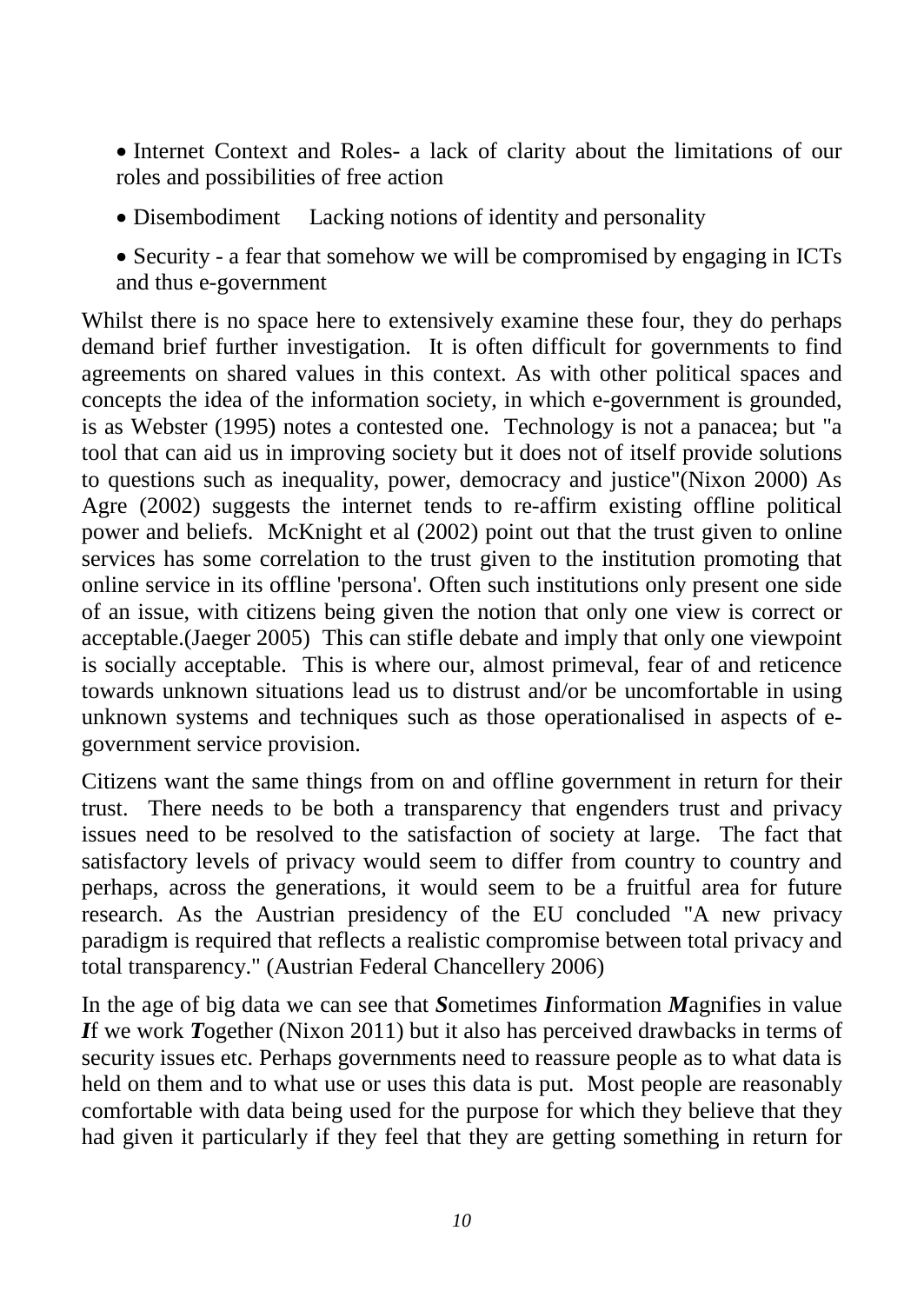their disclosure of data (BCS 2008). Interviews confirmed that people were less happy for the data to be used across agencies for unstated purposes to which they had not knowingly consented. People trust individual professionals but are less trusting of systems, particularly those which centralise data storage. As one respondent said *" I trust my doctor to keep my information safe. I have a one on one relationship built up over 15 years but if he keeps electronic patient files on me and these are sent to hospitals or other agencies I don't even know who I am trusting and they may not have the same standard of care towards my information.*" There is a concern that function creep may occur.

The level of trust is based not just on real life experience of data loss but also on the fear of data loss. Just as in the realm of crime where an individual's fear of crime is often worse than actual crime statistics would justify whilst others in the same area and presumably under the same threat feel no real fear, so in the field of e-government some people are totally oblivious to the risks posed by data loss and potential abuse whilst others over exaggerate the dangers. Often that fear was fed by eye catching headlines and reports which sensationalise the impact of data loss and raise the fear of data misuse far above the actual danger adding to a public perception that the government cannot be trusted with data. One problem is of course that the media are drawn to stories that are deemed newsworthy, quite often those stories will be of a negative nature. "*No problems with e-government*" "*e-government working well*" are headlines that are unlikely to be seen reported in the media.

Concerns over digital data privacy remain although again the overarching span of the information society and peoples increased use of technology has removed much of that fear. Whilst organisations such as governments, health organisations etc. were amongst the most trusted organisations in terms of data protection with the public being much more sceptical about the private sectors ability to protect their personal data, there is some concern that data is being transferred, sometimes covertly, without the implicit agreement of an individual to a country such as the USA which offers less legal protection to foreign nationals than to its own citizens  $\left[\begin{smallmatrix}1\end{smallmatrix}\right]$  $\left[\begin{smallmatrix}1\end{smallmatrix}\right]$  $\left[\begin{smallmatrix}1\end{smallmatrix}\right]$ .

Earlier evidence from Europe seemed to suggest a rather heart-warming and positive tale of a desire for humanistic values and interactions rather than a deepseated mistrust of e-government and ICT use. In a survey of e-government user

 $\overline{a}$ 

<span id="page-10-0"></span><sup>[</sup> 1 ] For more on this see http://www.statewatch.org/eu-dp.htm.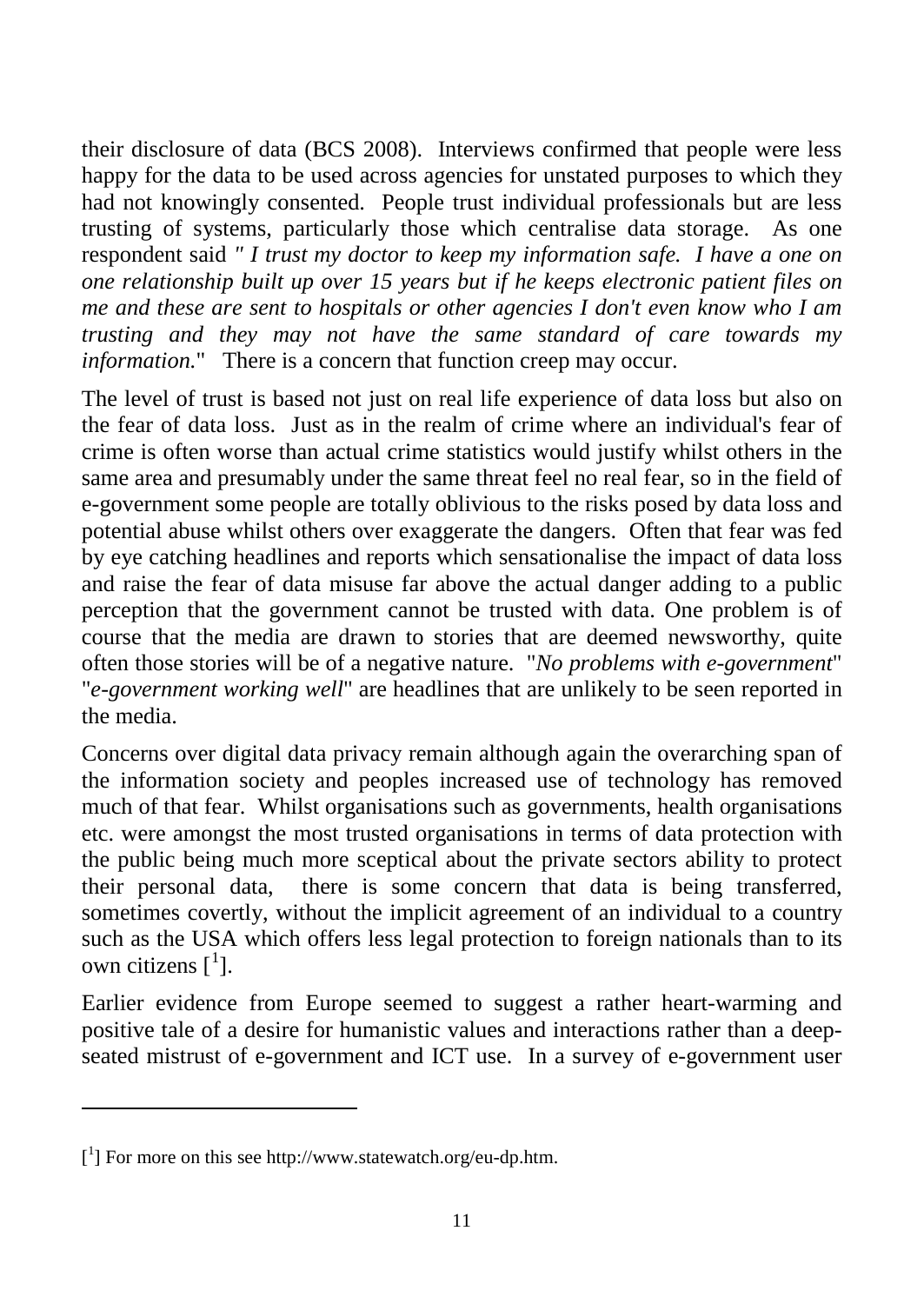satisfaction (Vintar et al 2006) carried out in Slovenia it was found that even amongst those respondents who were internet users 32% of people did not use egovernment services to access information or communicate with a public official because they preferred traditional offline relationships. As Kiesler and Kraut pointed out "...people generally feel less close to online communication partners than to those with whom they have formed real-world relationships" (1996 :783) Thus many people are loathe to trade in the traditional model of 'street-level bureaucracy', despite all its shortcomings, for interactions with via a faceless computer screen in what Bovens and Zouridis (2002) term 'screen-level bureaucracy'. Reddick's research also notes the change from "street level bureaucracies to system level bureaucracies" (2005: 54)

This was also borne out in the interviews referred to earlier where respondents said;

"*I would rather deal with a human being than a machine*"

"*I prefer to talk to someone. You can settle things without a constant exchange of emails or letters. .....Computers are fine for some things but when you have problems I find it just too impersonal*."

However, Accenture's (2004) survey of American users suggested the opposite with respondents who were e-Government users preferring to deal with the government on line rather than in person or via telephones. This implies that there is both a cultural element and an experiential learning process which can impact upon citizen trust and satisfaction in relation to e-Government. It also shows us as Ebbers et al (2007) suggest that e-Government development and adoption speeds are assymetrical and thus problematic for organisations such as the EU to operationalise and ensure interoperability.

It is also true to say that the overarching acceptance of new technologies in recent years in other spheres of activity particularly in banking, airline ticket booking and other travel services has meant that we are more accepting of the notion of online interaction. This acceptance has a trickle-down effect to public administration activities and the earlier resistance to such moves is fading. It is not only direct trust through use that is increasing but also recommendation trust as users relay their positive experiences to others (Sherchan, et al 2013). We can see that complexity and ease of use are things that are priority areas to be tackled to encourage usage of e government opportunites as *S*imple *I*deas *M*odify and *I*mprove *T*he society we live in (Nixon 2011)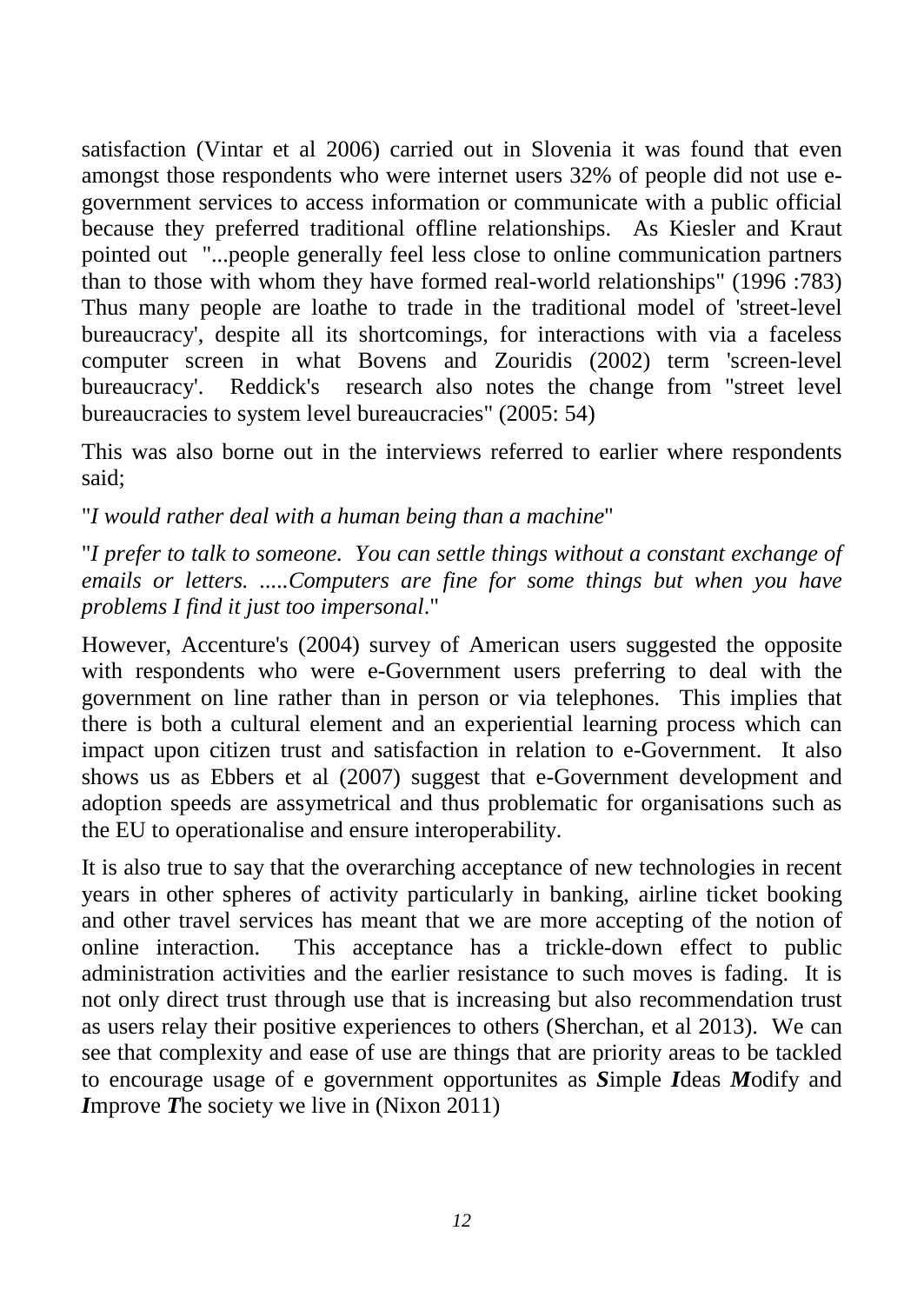Clearly it is vital to include notions of human contact into any e-government process. People must be comfortable using it. Though as generations shift and most if not all citizens are instinctive and intuitive ICT users there may be a more widespread acceptance. e.g. mobile phone whereby most people, are comfortable with them, even if they may only utilise a fraction of their capabilities. However although new technology can aid Government service delivery there are times when human contact is a vital part of the system. For example in terms of passport applications in the UK whilst one can access the application form online in order to receive a new passport incorporating a chip which carries your biometric details you may still be required to attend a personal interview to verify your personal information and your identity.

# **7. CONCLUSION AND SUGGESTIONS**

It is clear that e-government is here to stay for the foreseeable future until the next technological paradigm shape shifts government into a new form. The adoption and spread of social media which normalise online activites also mean that *S*ocial networks *I*dentify *M*oves in *I*deas/trends *T*hat we can develop (Nixon,2011). As more use is made of services, users are more confident not only to use them but to share their experiences. This may lead to the spreading of secondary recommendation trust messages across social media as well as being more likely to engage in consultative exercises or suggest improvements and upgrades to the service. Whilst trust in e-government is not as high as it could be, the level of public disquiet is perhaps overstated and lessened through repeated interaction with technology in other areas of a person's life such as personal social media use. Or in updated SIMIT terms repeated experiences of *S*haring personal *I*nformation *M*akes *I*nnovation more *T*rustworthy. There is little doubt that trust is an issue that governments are seeking to address.

One of the things we need to do to instil trust is to talk to people about how and who they trust. Often one hears of people's trust being in established relationships. If we think of shopping we often go back to the same shops as we trust one shopkeeper over another. Here is perhaps a radical though expensive idea. Perhaps the interface between e-government and citizens might be marketised and an element of competition brought in. Not, may one hasten to say, in anyway related to the democratic decisions of government but if one could choose from a range competing interfaces the one which best suited one's needs then this would allow users to choose the interface that they felt most comfortable with. The interface producers could be paid in relation to the number of people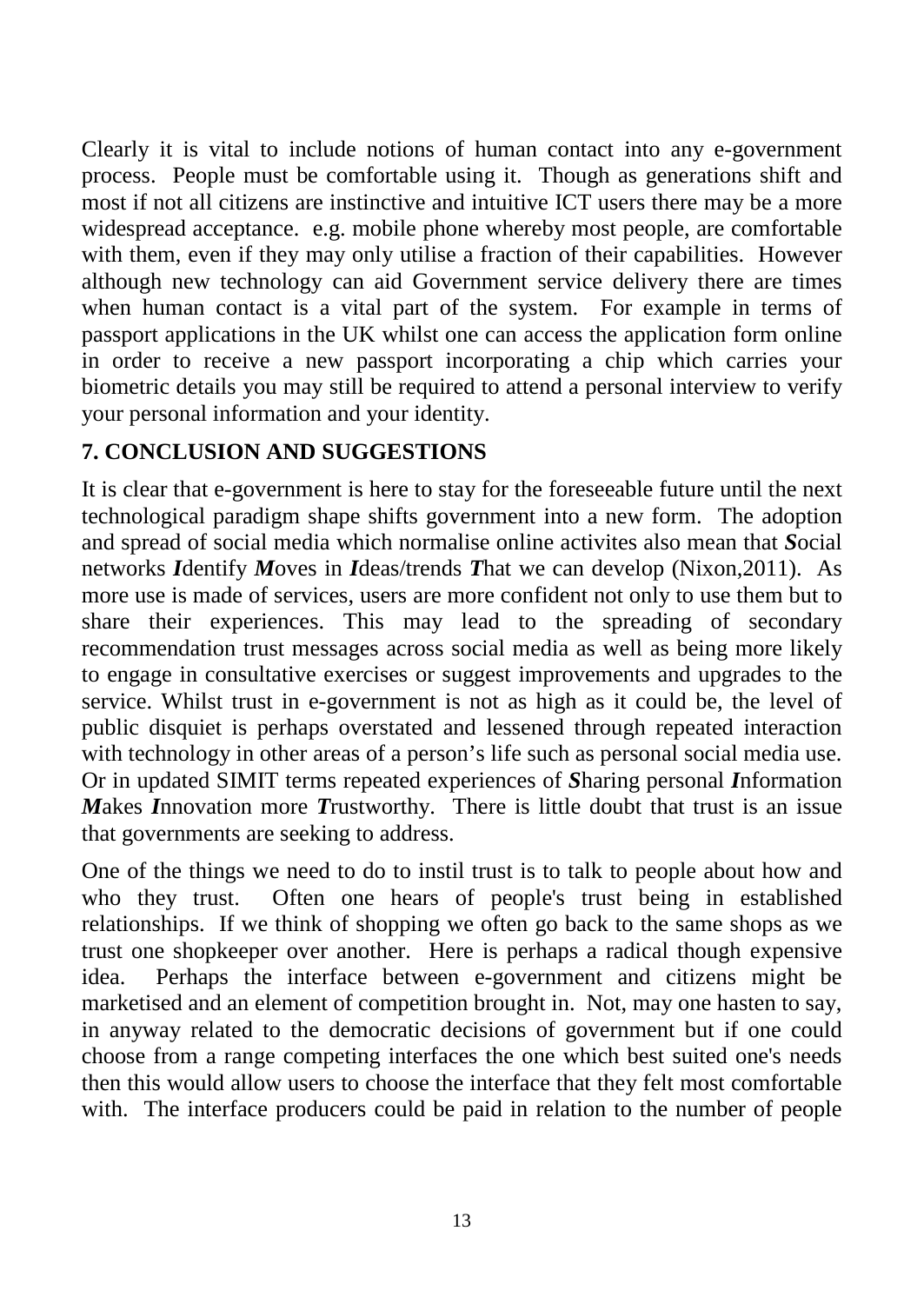using their particular interface or provide the service free and recoup their expenditure through niche targeted advertising.

Perhaps another way of increasing trust doing this is through better explanation and training of how citizens can interact with government both in terms of accessing information but also in terms of citizen input into service design and delivery as a form of partnership. This is vital if the acceptance of new forms of service delivery is to be maximised. The future is bright for e-government but it should be developed not just without a dilution of the existing level of democratic input but with vastly increased levels if trust is to be first restored and then maintained.

# **BIBLIOGRAPHY**

Accenture (2004) *e-government Leadership: High Performance, maximum Value. New York* , Accenture

Agre P. (2002) 'Real-time politics: The Internet and the political process' *Information Society* 18, p.311-331.

Aldrich J., Bertot J.C. & McClure C. R. (2002) 'E-government: initiatives, developments and issues. *Government Information Quarterly* 19, pp. 349-355. Alotaibi, R., Houghton, L., & Sandhu, K. (2016). Exploring the Potential Factors Influencing the Adoption of M-Government Services in Saudi Arabia: A Qualitative Analysis. *International Journal of Business and Management*, *11*(8), 56.

Anderson, D., Wu, R., Cho, J. S., & Schroeder, K. (2015). *E-Government Strategy, ICT and Innovation for Citizen Engagement*. Springer.

Austrian Federal Chancellery (2006) 'E-government for all Europeans'

www.egov2006.gv.at/egov4all.html p.3. [Accessed online 7/12/2009]

Baldassare M., (2000) *California in the New Millenium: The changing social and political landscape* Berkeley: University of California Press.

BBC (2008) accessed online at

http://news.bbc.co.uk/2/hi/uk\_news/politics/7740593.stm. [Accessed online 7/12/2009]

Bertot J.C. & Jaeger P.T. (2008) 'The e-Government paradox: Better customer service doesn't necessarily cost less' in *Government Information Quarterly* 25 pp. 149-154.

Bovens M. & Zouridis S. (2002) 'From street-level to system level bureaucracies: How information and communication technology is transforming administrative discretion and control'. *Public Administration Review* 62 (2) pp. 174-184.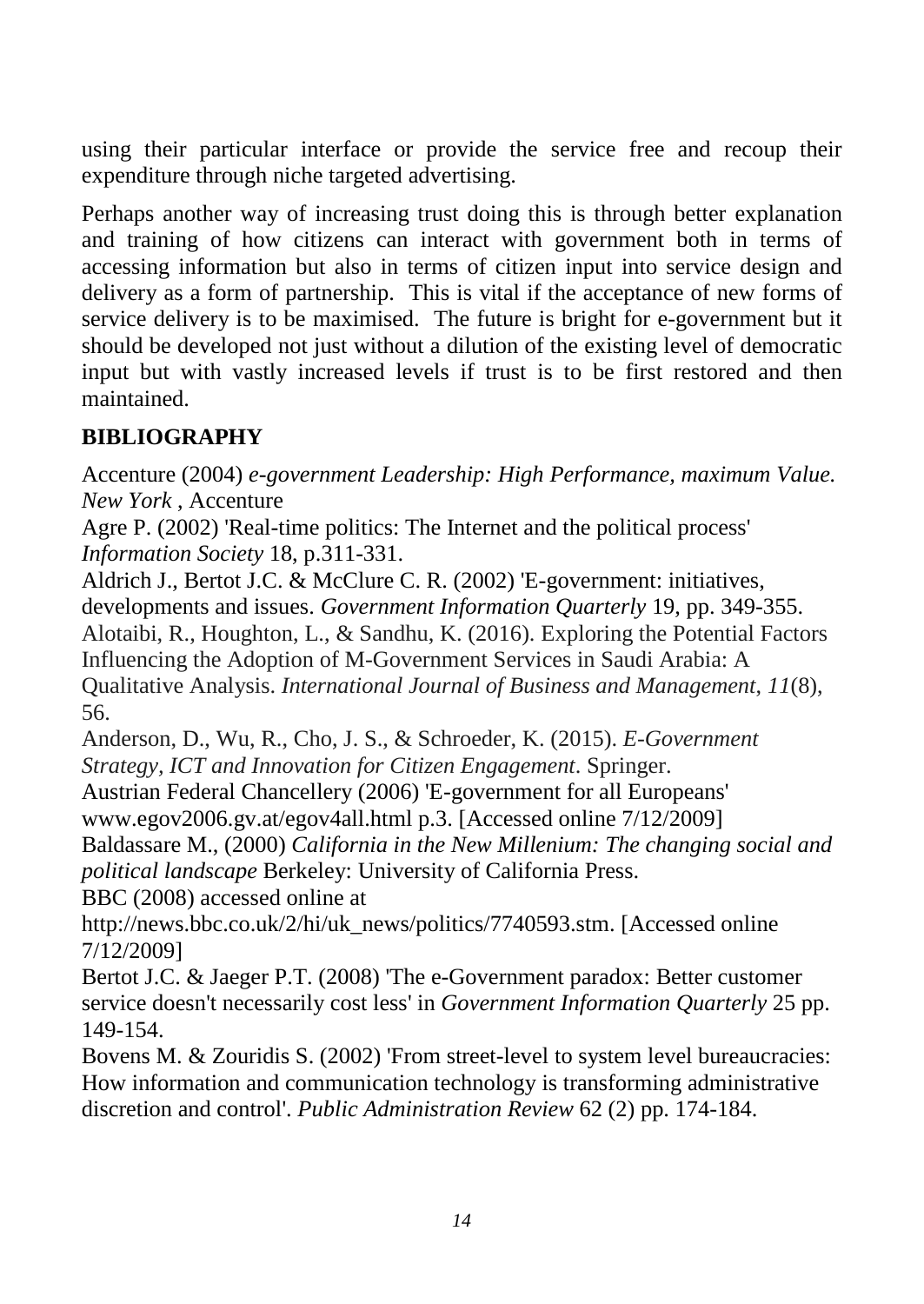Camp L. J. (2000) *Trust and Risk in Internet Commerce* Cambridge MA, MIT Press.

Clift S. (2000) *The e-Democracy Book*. www.publicus.net/ebook/ [Accessed online 7/12/2009]

Clift S.L. (2004) *e-government and Democracy: Representation and Citizen Engagement in the Information Age*

http://www.publicus.net/articles/cliftegovdemocracy.pdf p.7. [Accessed online 7/12/2009]

Colesca, S. E. (2015). Understanding trust in e-government. *Engineering Economics*, *63*(4).

Ebbers, W.E. &. van Dijk J.A.G.M (2007) 'Resistance and support to electronic government, building a model of innovation' *Government Information Quarterly*, Volume 24, Issue 3, July 2007, Pages 554-575.

EICTA EU *e-government Industry Declaration* p.3 accessed online at http://archive.cabinetoffice.gov.uk/egov2005conference/documents/proceedings/p df/051125declaration\_eicta.pdf. [Accessed online 7/12/2009]

EU (2005) http://europa.eu/rapid/pressReleasesAction.do?reference=IP/06/523. [Accessed online 7/12/2009]

European Commission. (2010). *The European eGovernment Action Plan 2011- 2015: Harnessing ICT to promote smart, sustainable & innovative Government*-COM (2010) 743.

European Commission (2015) European eGovernment action plan 2016-2020 (2016). Available at: https://ec.europa.eu/digital-single-market/en/ europeanegovernment-action-plan-2016-2020

Fukuyama F. 1995 *The Social Virtues and the Creation of Prosperity*, London Penguin.

Horsburgh, S., Goldfinch, S., & Gauld, R. (2011). Is public trust in government associated with trust in e-government?. *Social Science Computer Review*, *29*(2), 232-241.

Jaeger P.T (2005) 'Deliberative Democracy and the conceptual foundations of electronic government' in *Government Information Quarterly* 22 pp. 702-719.

Jessop B. (2002) *The Future of the Capitalist State* Polity Press London Kiesler S., & Kraut R., (1999) 'Internet Use and Ties that Bind' , *American Psychologist* September 1999 p.783.

Kolsaker A & Lee-Kelley L (2007) 'Mind the Gap II': E-government and egovernance' in Wimmer M.A., Scholl H.J & Grönlund A. (eds) *EGOV 2007 LNCS* 4656 pp. 35-43 Berlin, Springer Verlag.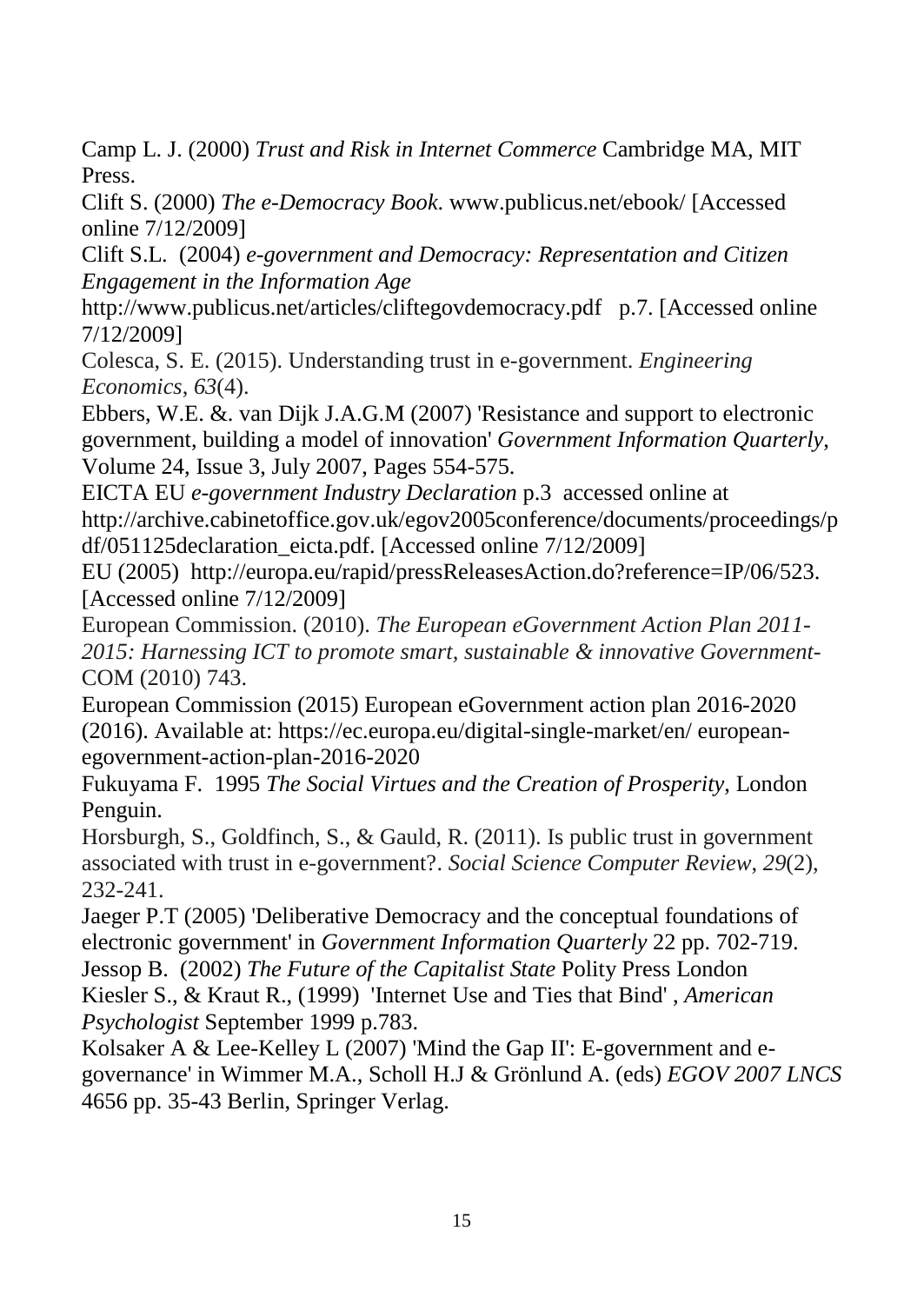McKnight H.D., Choudhury V., & Kacmar C. (2002) 'Developing and Validating trust measures for e-commerce: an integrative typology' In formation Systems Research, Vol. 13 (3) pp. 334-359.

McNeal R., & Hale K. (2007*) A Focus on Trust: Citizen-Government Interaction and the Internet*. Paper for Southern Political Science Association New Orleans Jan 3-7 2007 p23

http://www.allacademic.com//meta/p\_mla\_apa\_research\_citation/1/5/4/0/6/pages1 54069/p154069-1.php . [Accessed online 7/12/2009]

Mansbridge J., (1997) Social and Cultural Causes of Dissatisfaction with U.S. Government. in *Why People Dont Trust Government* ed Nye J.S. Cambridge MA Harvard University Press.

Navarrete, C. (2010). Trust in E-Government Transactional Services: A Study of Citizens' Perceptions in Mexico and the US. In *System Sciences (HICSS), 2010 43rd Hawaii International Conference on* (pp. 1-10). IEEE.

Nixon P.G. (2000) 'Joined-Up Government: Whitehall on Line' in Gibson R & Ward S.J. (eds) *Re-Invigorating Democracy: British Politics and the Internet*. Aldershot Ashgate.

Nixon P.G. (2007) 'Ctrl, Alt, Delete: Re-booting the European Union via egovernment' in Nixon P.G. & Koutrakou V.N. (eds) *e-government in Europe: Rebooting the state* Abingdon Routledge.

Nixon P.G. (2010) 'Ministry of Truth?; Perceptions of Trust in e-government'. in *Understanding e-Government* P.G. Nixon, V. Koutrakou & R. Rawal, (eds) London, Routledge

Nixon P.G. (2011) 'e-government =SIMIT' Keynote address at ICEBEG Conference 2011

Norris D.F., Fletcher P.D. & Holden S., (2001) Is your local government plugged in? Highlights of the 2000 Electronic Government Survey p113

http://findarticles.com/p/articles/mi\_hb4325/is\_200106/ai\_n15078743. [Accessed online 7/12/2009]

OECD ' (2003) 'The E-government imperative: main findings'.

http://www.oecd.org/dataoecd/60/60/2502539.pdf. [Accessed online 7/12/2009] Parent M., Vandebeek C.A. & Gemino A. C. (2005) 'Building citizen Trust through e-government.' *Government Information Quarterly* 22 (2005) pp. 720- 736.

Putnam R.D., (1994), *Making Democracy Work: Civic Traditions in Modern Italy*. Princeton, Princeton University Press.

Rainey H (1997) *Understanding and managing public organisations*. 2nd ed. San Francisco Jossey-Bass Publishers.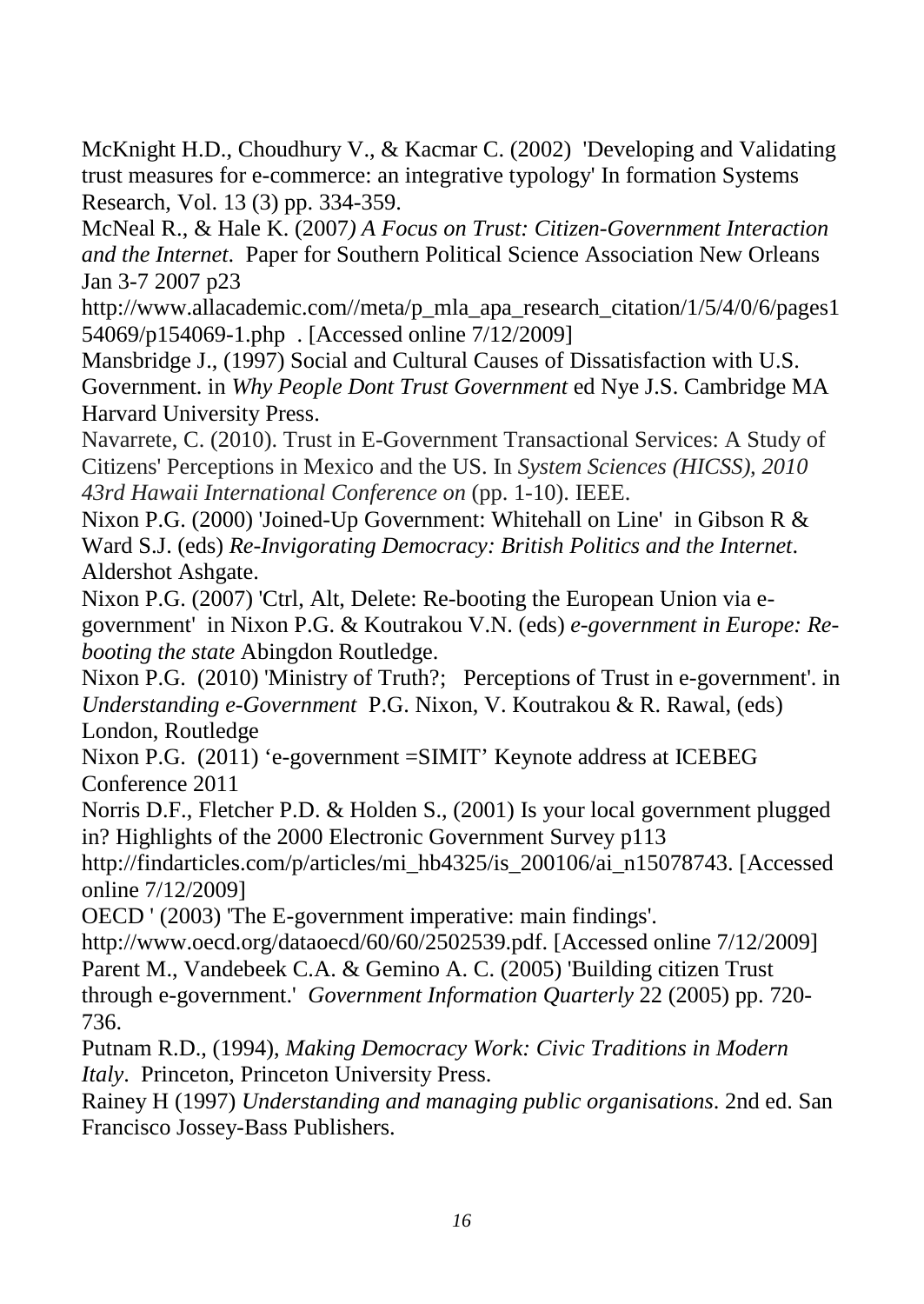Reddick C..G. (2005) 'Citizen Interaction with e-Government: From the streets to servers' *Government Information Quarterly* 22

Rose, J., Persson, J. S., Heeager, L. T., & Irani, Z. (2015). Managing e‐Government: value positions and relationships. *Information Systems Journal*, *25*(5), 531-571.

Ross, S., (1973). The economic theory of agency: The principal's problem. *American Economic Review*, 63(2): pp.134-139.

Shah D.V. McLeod J.M. & Yoon S.H. (2001) 'Communication, context and community: An exploration of print, broadcast and internet influences*.*' *Communication Research* 28: pp 464-507. p 491.

Shapiro, A.L. (1999) *The control reveloution: How the Internet is putting individuals in charge and changing the world we know*. New York, The Century Foundation.

Sherchan W., Nepal S., & Parris C. (2013) A survey of Trust in Social Networks *ACM Computer Survey . 44(4)* pp 27-33

Spence, M. and Zeckhauser R. (1971). Insurance, information and individual action. *American Economic Review* 61(2): pp380-387.

Stamoulis D. Gouscos D., Georgiadis P. & Marrtakos D (2001) 'Revisiting Public Information management for effective e-government services.' *Information Management and Computer Security*, 9 (4) pp.146-153.

Tapscott D. (1997) The digital Media and the reinvention of government. *Canadian Public Administration* 40 (2) pp 328-45

Thomas C.W. (1998) Maintaining and restoring public trust in government agencies and their employees. *Administration and Society* (30) 2 pp.166-93 Tolbert c. & Mossberger K.(2006) The Effects of E-Government on Trust and Commitment, *Public Administration Review*, vol. 66 (May/June 2006), pp.354- 369.

Türksel K.B, (2002) Perceptions of e-Government in Turkey, *Turkish Public Administration Annual*, Vol. 27-28, 2001-2002, p. 41-57.

Vintar M. et al (2006) *Measuring e-government User Satisfaction*

http://www.fu.uni-lj.si/iiu/Clanki/MZS-eUprave-RazsirjeniPovzetekZaSplet-06- ANG(5).pdf. [Accessed online 7/12/2009]

Webster F. (1995) *Theories of the Information Society*. London, Routledge.

Weckert J., (2005) 'Trust in Cyber Space' in Cavalier R.J. *The Impact of the* 

*Internet on Our Moral Lives*. Albany, New York University Press.

Welch E.W, Hinnant C.C., & Moon M.J. (2005) Linking Citizen Satisfaction with E-Government and Trust in *Government Journal of Public Administration* 

*Research and Theory*, Vol 15,Number 3, July 2005, pp.371-391